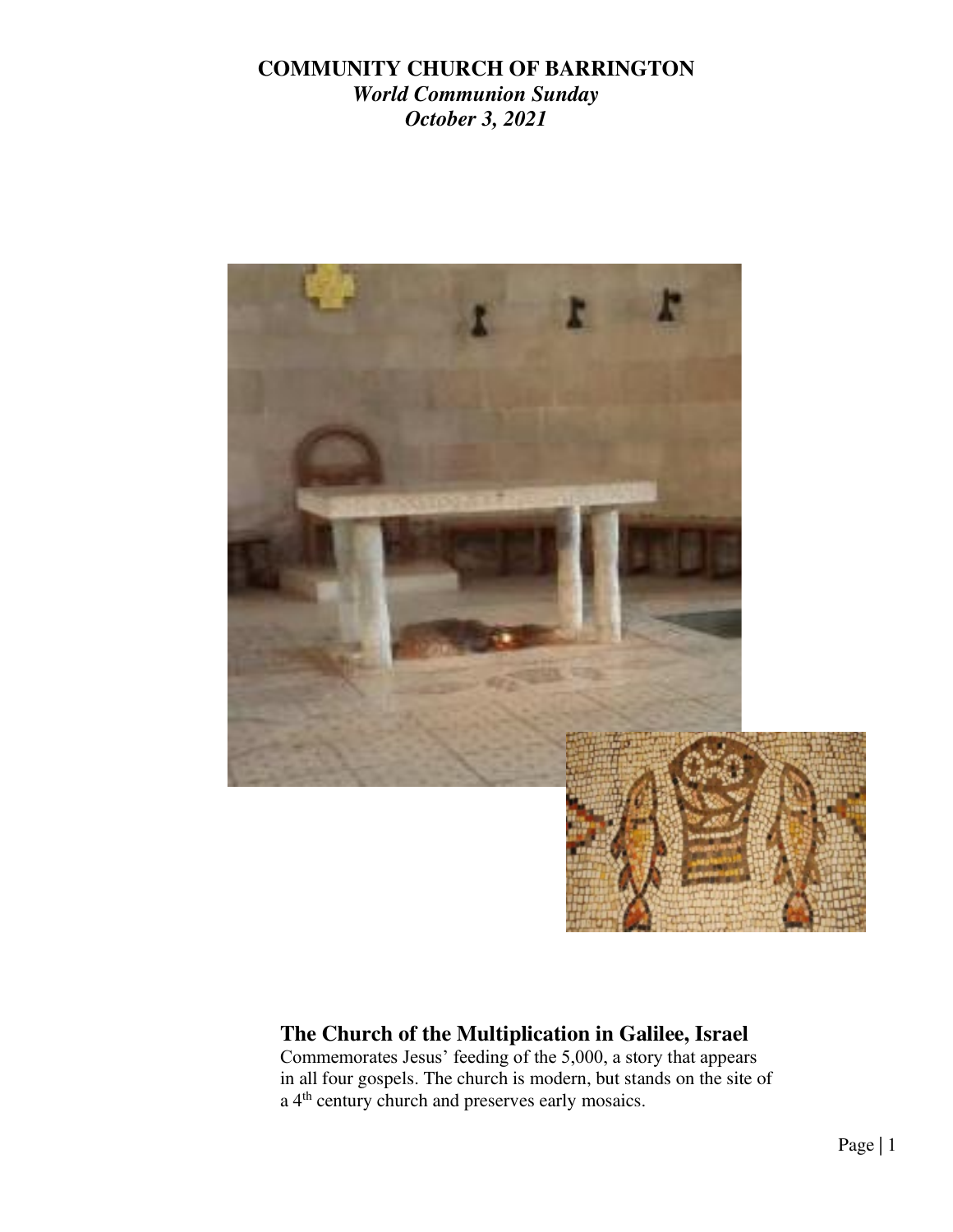#### WORLD **COMMUNION SUNDAY ORDER OF SERVICE October 3, 2021**

#### **PRELUDE** *'Tis So Sweet to Trust in Jesus (Vicki Tucker Courtney) Jesus Paid It All (Lloyd Larson) / And Can It Be (Lloyd Larson)*

## **WELCOME and ANNOUNCEMENTS**

## **CALL to WORSHIP Alayne McNulty Alayne McNulty**

One: Today we are invited to a joyful feast, hosted by Jesus Christ. **Many: All who are hungry will find the bread of life here.** One: All who are thirsty will find will find a fountain of grace here. **Many: All who are lost will find safety here.** One: All who are lonely will find a friend here. **Many: All who are broken will find healing here.** One: All who have been wandering will find a home here. **Many: For this is a heavenly banquet, and you are welcome here! All: Let us worship God!** 

#### **\*HYMN Great Is Thy Faithfulness #60**

**SCRIPTURE:** Matthew 14:13-21(Congregation reads words in **bold**) Alayne McNulty

<sup>13</sup> When Jesus heard about John, he withdrew in a boat to a deserted place by himself. When the crowds learned this, they followed him on foot from the cities. <sup>14</sup>When Jesus arrived and saw a large crowd, he had compassion for them and healed those who were sick. <sup>15</sup> That evening his disciples came and said to him,

**"This is an isolated place and it's getting late. Send the crowds away so they can go into the villages and buy food for themselves."**

<sup>16</sup> But Jesus said to them, "There's no need to send them away. You give them something to eat." They replied,

#### **"We have nothing here except five loaves of bread and two fish."**

<sup>18</sup> He said, "Bring them here to me." <sup>19</sup> He ordered the crowds to sit down on the grass. He took the five loaves of bread and the two fish, looked up to heaven, blessed them and broke the loaves apart and gave them to his disciples. Then the disciples gave them to the crowds.  $^{20}$  Everyone ate until they were full, and they filled twelve baskets with the leftovers. <sup>21</sup> About five thousand men plus women and children had eaten.

> One Voice: The word of God, for the people of God. **Many Voices: Thanks be to God.**

**\*GLORIA PATRI** *Please stand as we sing* **#806** *Glory to the Father, glory to the Son, glory to the Holy Spirit, Three in One; as it was in the beginning, is now, and shall be, world without end. Amen* 

Page | 2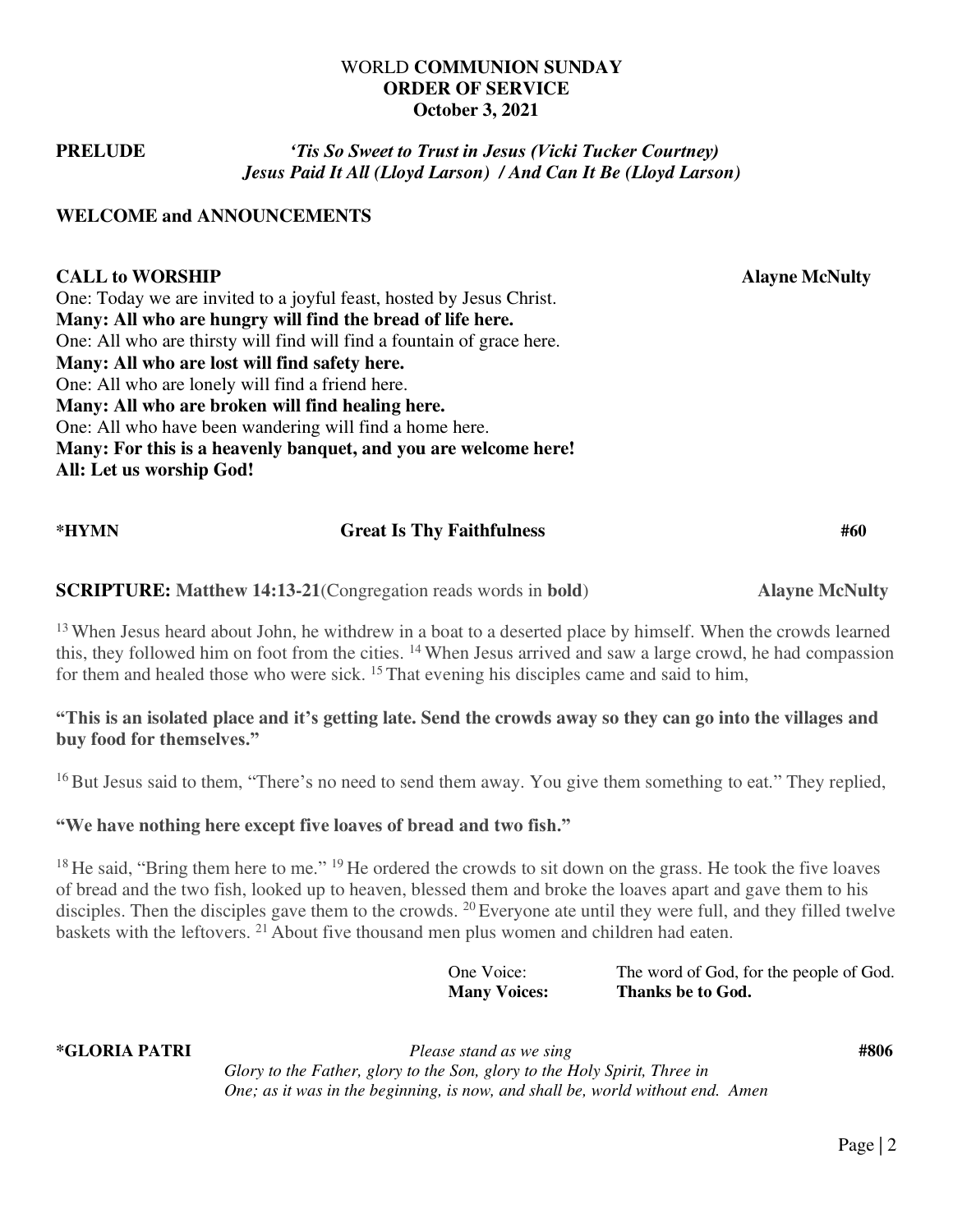#### **CALL to PRAYER LORD, LISTEN TO YOUR CHILDREN PRAYING**

 Lord, listen to Your children praying. Lord, send Your spirit in this place. Lord, listen to Your children praying, send us love, send us power, send us grace.

#### **JOYS and CONCERNS OF THE CHURCH**

One Voice: Gracious God, **Many Voices: Hear our prayer.** 

#### **PASTORAL PRAYER**

#### **LORD'S PRAYER**

**Our Father, Who art in heaven, hallowed be Thy name; Thy kingdom come; Thy will be done on earth as it is in heaven. Give us this day our daily bread, and forgive us our debts as we forgive our debtors. Lead us not into temptation, but deliver us from evil, for Thine is the kingdom and the power and the glory forever. Amen** 

| <b>ANTHEM</b>                  | <b>Come Share the Lord</b><br>We gather here<br>In jesus name<br>His love is burning in our hearts like living flame<br>For thru his loving son<br>The father makes us one<br>Come take the bread<br>Come drink the wine<br>Come share the lord<br>No one is stranger here<br>Ev'ry one belongs<br>Finding our forgiveness here |                                                                                                                                                                         |                    |
|--------------------------------|---------------------------------------------------------------------------------------------------------------------------------------------------------------------------------------------------------------------------------------------------------------------------------------------------------------------------------|-------------------------------------------------------------------------------------------------------------------------------------------------------------------------|--------------------|
|                                | We in turn forgive all wrongs<br>He joins us here<br>He breaks the bread<br>The lord who pours the cup is risen from the dead<br>The one we love the most, is now our gracious host<br>Come take the bread<br>Come drink the wine<br>Come share the lord                                                                        |                                                                                                                                                                         |                    |
| <b>PRAYER for ILLUMINATION</b> | One Voice:<br><b>All Voices:</b>                                                                                                                                                                                                                                                                                                | May the words of my mouth,<br>And the meditations of our hearts, be acceptable in Thy sight,<br><b>O Lord, our Strength and our Redeemer.</b> Amen. ( <i>Psalm 19</i> ) |                    |
| <b>SERMON</b>                  |                                                                                                                                                                                                                                                                                                                                 | A Gospel Picnic                                                                                                                                                         | Rev. Carol McVetty |
| <b>HYMN</b>                    |                                                                                                                                                                                                                                                                                                                                 | In Christ There Is No East or West                                                                                                                                      | #697<br>Page $ 3$  |